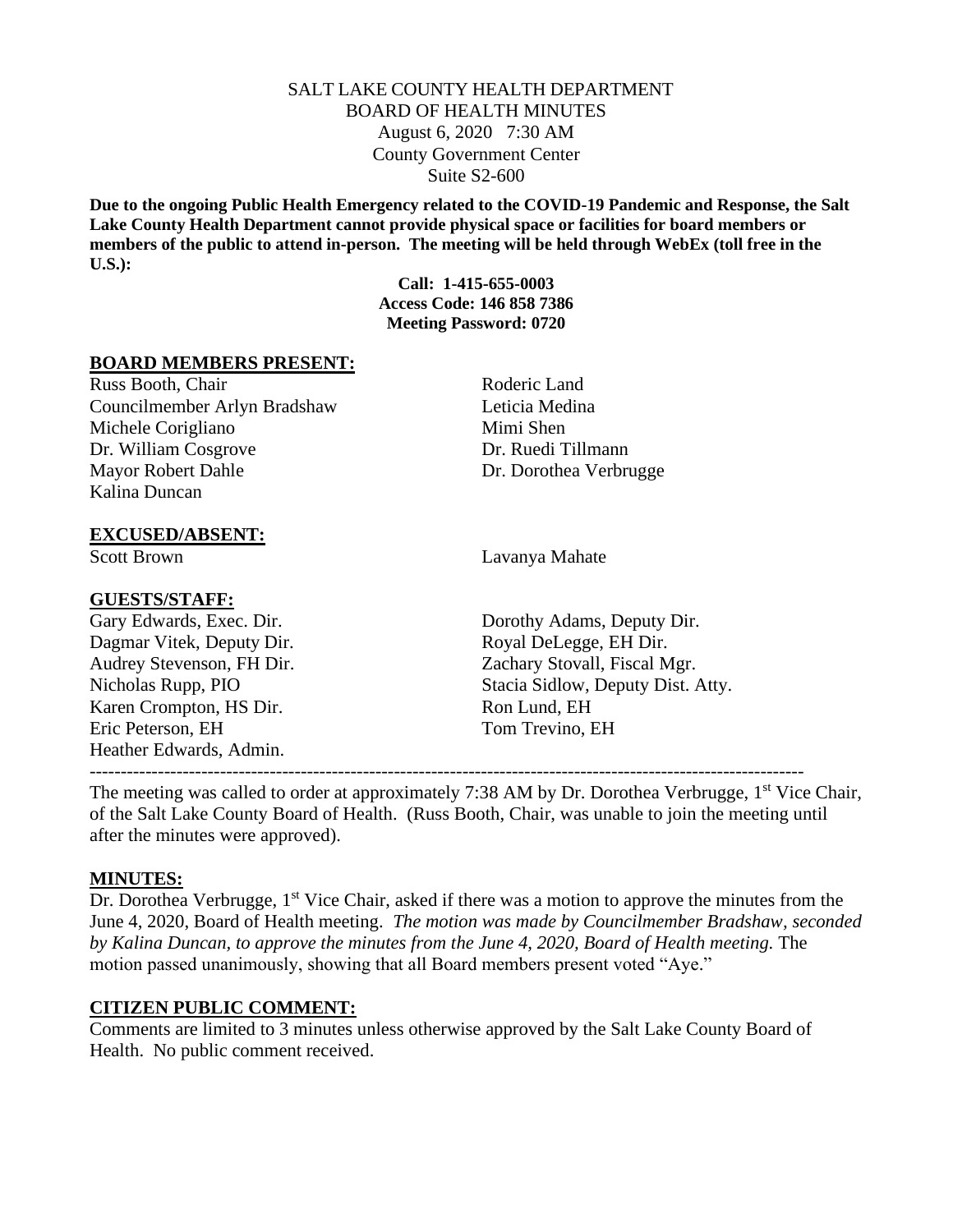Board of Health Minutes August 6, 2020 Page 2

## **CHAIR'S REPORT:**

### *Board Member Vacancies*

Russ Booth, Chair, informed Board members that there are currently two vacancies on the Board of Health and any recommendations can be sent to Heather for follow-up.

## **DIRECTOR***'***S REPORT:**

### *New Funding*

Gary informed Board members that the department has received a new contract for 2.7 million which is for contact tracing efforts. Currently the department has hired 120 temporary employees and all department employees are being trained in contact tracing.

## *Leadership Changes to Utah Department of Health*

Gary informed Board members that Rich Saunders has been appointed Interim Executive Director of the Utah Department of Health and Dr. Joseph Miner will now serve as the Chief Medical Advisor.

### *Reaccreditation*

Gary announced that the department has submitted all required documentation to the Public Health Accreditation Board (PHAB) for reaccreditation. The department will be required to host a virtual site visit in the next six months with PHAB to review the documents.

## **HEALTH REGULATION(S) #20 COSMETOLOGY:**

Royal DeLegge, Environmental Health Director, presented proposed amendments to Health Regulation #20, *Cosmetology,* and asked the Board to adopt the proposed regulation. The regulation was opened for public comment during the March 5, 2020 Board meeting, and a public hearing held on June 17, 2020, where Scott Brown served as the hearing officer. The department received no public comments.

Russ Booth asked if there was a motion to adopt Health Regulation #20. *The motion was made by Michele Corigliano, seconded by Roderic Land, to adopt Health Regulation #20.* The motion passed unanimously, showing that all Board members present voted "Aye."

For more detailed information, please see a hardcopy of the regulation, resolution, and summary of changes included in the Board of Health meeting file folder.

## **COVID-19 UPDATE:**

Dr. Dagmar Vitek, Deputy Director, stated that US cases are currently going up, with Florida, California, and Texas being areas of concerns and hospitals reaching maximum capacity in these areas. Currently there are approximately 20,000 cases in Salt Lake County with 185 deaths; hospitalization numbers are going down in the County. She stated that most outbreaks are occurring in manufacturing and construction services, and informed Board members that positive cases for contact tracing are being divided among the Health Department Divisions to assist, allowing even more staff to work on these efforts. Dr. Vitek stated there are three pharmaceutical vaccines currently in stage three trials and the department continues to work on a mass vacation plan for the response efforts and will begin testing these plans with flu clinics in the fall. She also informed the Board that the testing team continues to test in hot spot areas, long-term care facilities, daycares, home health, and schools.